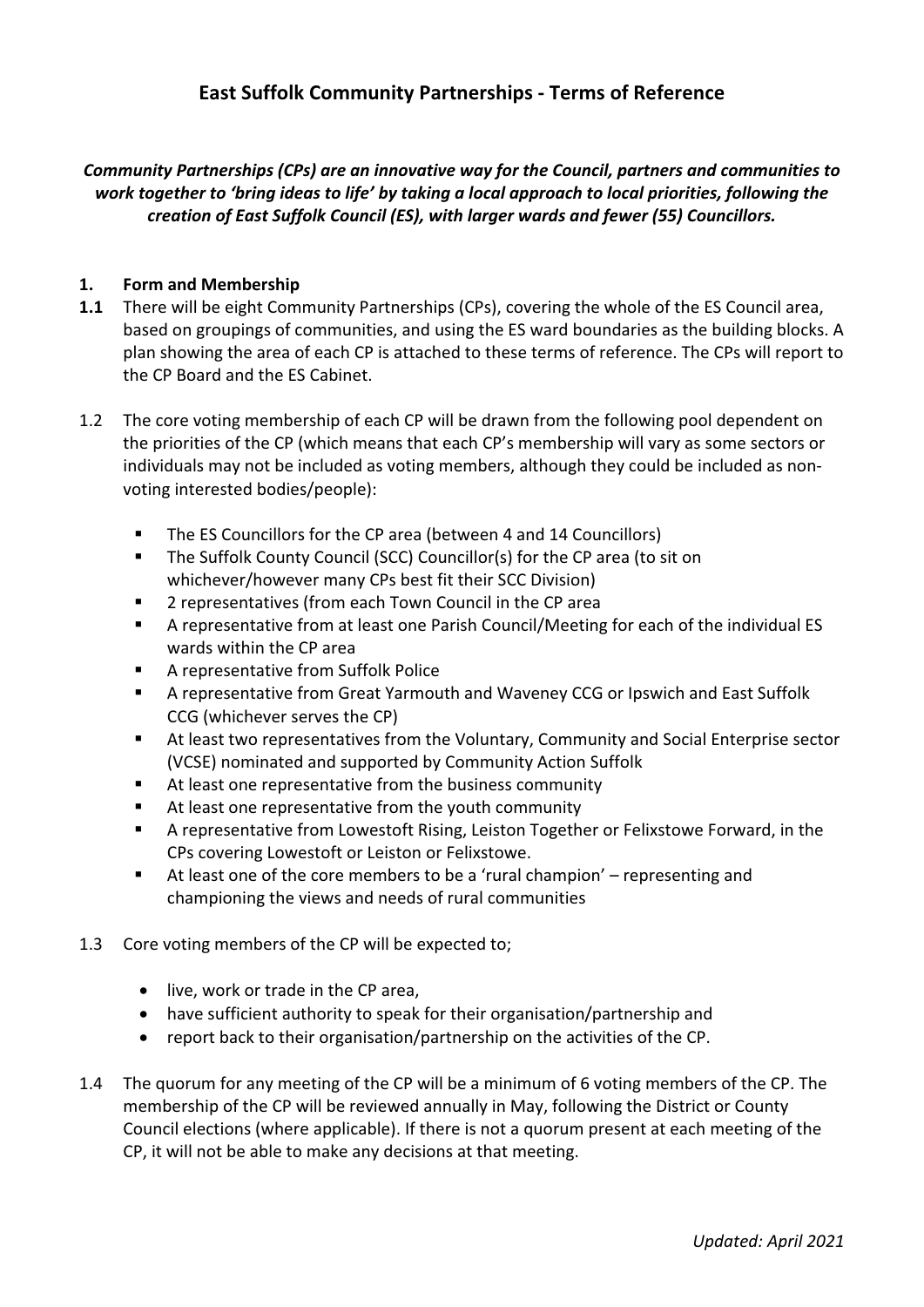## **2. CP Principles**

- Involve local councils, public services, communities, voluntary sector organisations and businesses in planning and delivering joined up services that meet local needs
- Make the best collective use of our assets and resources
- Base decisions on data and intelligence about local places
- Identify, understand and address deprivation, disadvantage and hidden needs and consider how CP decisions impact on both rural and non‐rural areas
- Champion, represent and influence on behalf of East Suffolk and the eight Community Partnerships

## **3. Role of the CPs**

- 3.1 CPs will:
	- a) focus on cross cutting issues for which no one organisation is solely responsible
	- b) hold an annual CP workshop, ideally including representatives of the wider community of the CP area to set or confirm the priorities for that CP, which are based on local data and knowledge
	- c) develop an annual work plan to address the CP priorities for the coming year, and support delivery of the ES Strategic Plan
	- d) address the CP priorities and identified gaps in service provision using a solution‐focussed and problem‐solving approach
	- e) monitor and adapt their agenda in response to emerging issues affecting the CP area or a wider area in ES, including issues raised through Youth Voice and other sources of community intelligence
	- f) report quarterly to the CP Board, and annually to the ES Cabinet, on progress against their priorities, and provide such other verbal/written reports to other organisations or partnership bodies, as requested.
	- g) develop proposals for expenditure against the annual budget of £25,000 per CP and seek authorisation for actual expenditure from the ES Cabinet Member for Communities
	- i) bid for additional funds from the ES Strategic Budget and from other external sources in order to deliver the priorities of the CP
	- j) create Task & Finish/Working Groups as required to explore specific issues/priorities in greater detail
	- k) conduct or commission research into policy or service delivery issues affecting the CP area
	- l) actively support and send representatives to participate in the CPs Annual Forum
	- m) ensure that all decisions have given due regard to the direct and indirect impacts on rural areas

## **4. Chair and Vice Chair of CPs**

- 4.1 Each CP will be chaired by an ES Councillor for the CP area, appointed by the Leader of East Suffolk Council. This Councillor will (a detailed Job Description is available);
	- fulfil this role until such time as they are replaced by the Leader of East Suffolk Council
	- sit on the East Suffolk CP Board
	- provide a strong sense of purpose and direction to the CP
	- drive the CP's annual work programme
	- work alongside a range of Officers including the Communities Officer, Communities Manager and other Communities Team members, Head of Communities and the Partnerships Manager.